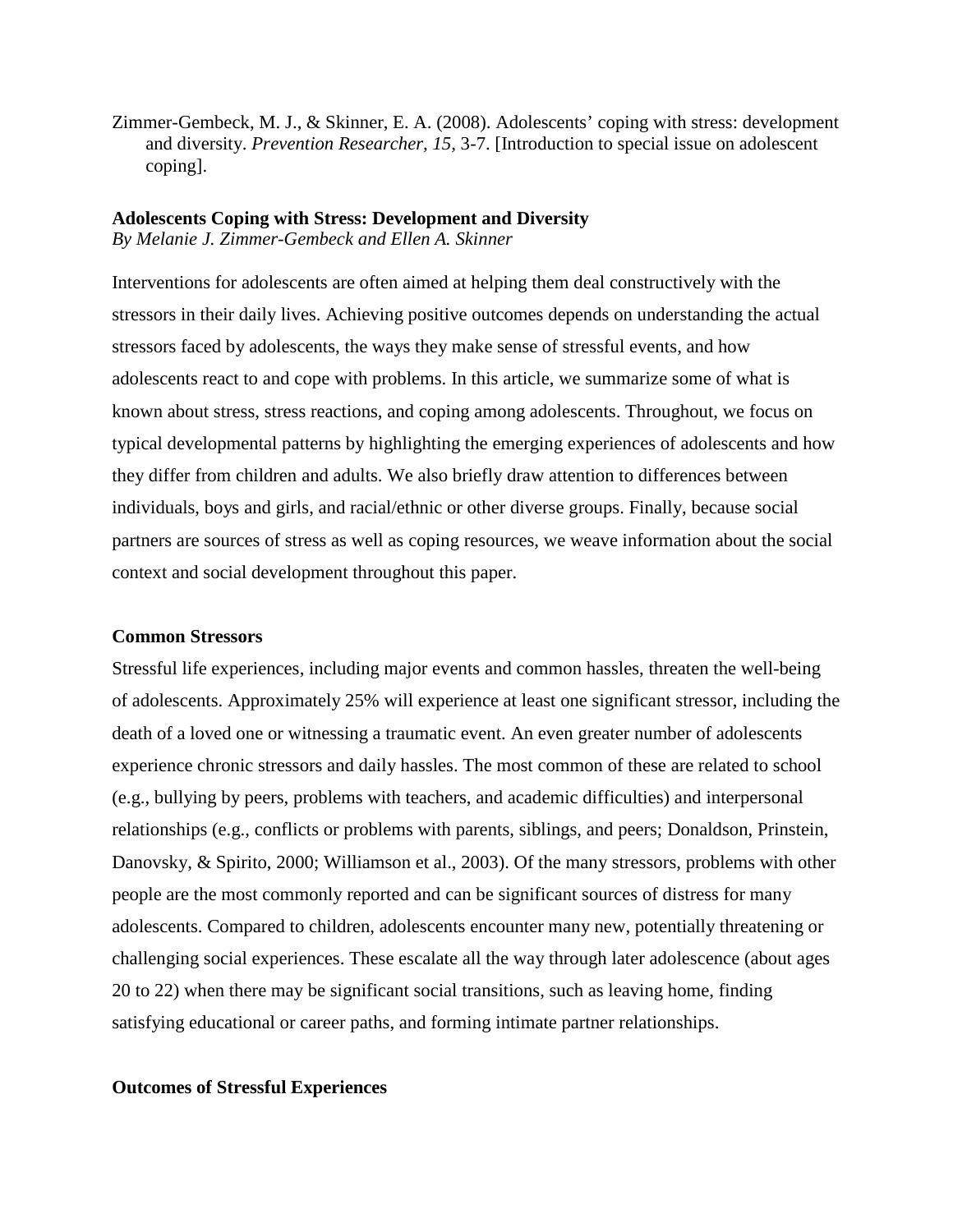It is probably not surprising that significant life events and many of the common stressors of adolescence have been linked to mental health and behavioral problems. These problems include depression and anxiety, as well as externalizing behaviors, such as aggression and antisocial acts (Compas, Connor-Smith, Saltzman, Thomsen, & Wadsworth, 2001). For example, the formation, maintenance, and dissolution of close relationships have been associated with negative affect, sleeplessness, and many other symptoms of depression via experiences of negative interpersonal interactions, rejection, conflict, and related stressors (Monroe, Rohde, Seeley, & Lewinsohn, 1999). Romantic relationships can be one major source of stress, when conflict, jealousy, aggression, and infidelity occur (Gallaty & Zimmer-Gembeck, 2008). Moreover, the dissolution of a romantic relationship can have a significant impact on mental health; breakups have even been linked to the first onset of adolescent clinical depression (Monroe et al., 1999).

Few studies have directly examined the *positive* outcomes of coping with stressful events for adolescents. However, related research has demonstrated that experiences of dealing with just manageable challenge are important to the development of a wide variety of capacities and skills. Researchers point out that mistakes, setbacks, and failures are potential springboards for discovery and learning, offering adolescents the opportunity to build resources for coping with future negative events (Aldwin, 1994). Most researchers also agree that the outcomes of stressful life events and daily hassles will be positive or negative depending on how adolescents respond to them.

### **Stress Reactions and Appraisals**

The impact of stressful events is dependent not only on the objective stressors themselves, but also on adolescents' subjective *appraisals*, defined as an evaluation of an event's potential impact or threat to well-being (Lazarus, 1991). For example, a stressful event can be appraised as a loss, threat or challenge (Lazarus & Folkman, 1984; Skinner & Wellborn, 1994). Appraisal of loss implies a harm that has already transpired, whereas appraisal of threat implies an anticipation of harm in the future. An appraisal of challenge identifies a stressful event that can potentially result in some positive outcome. These appraisals are linked with emotional reactions to stressors and coping responses. Situations perceived as more threatening prompt certain emotions and coping strategies, such as more fear and more use of escape, withdrawal and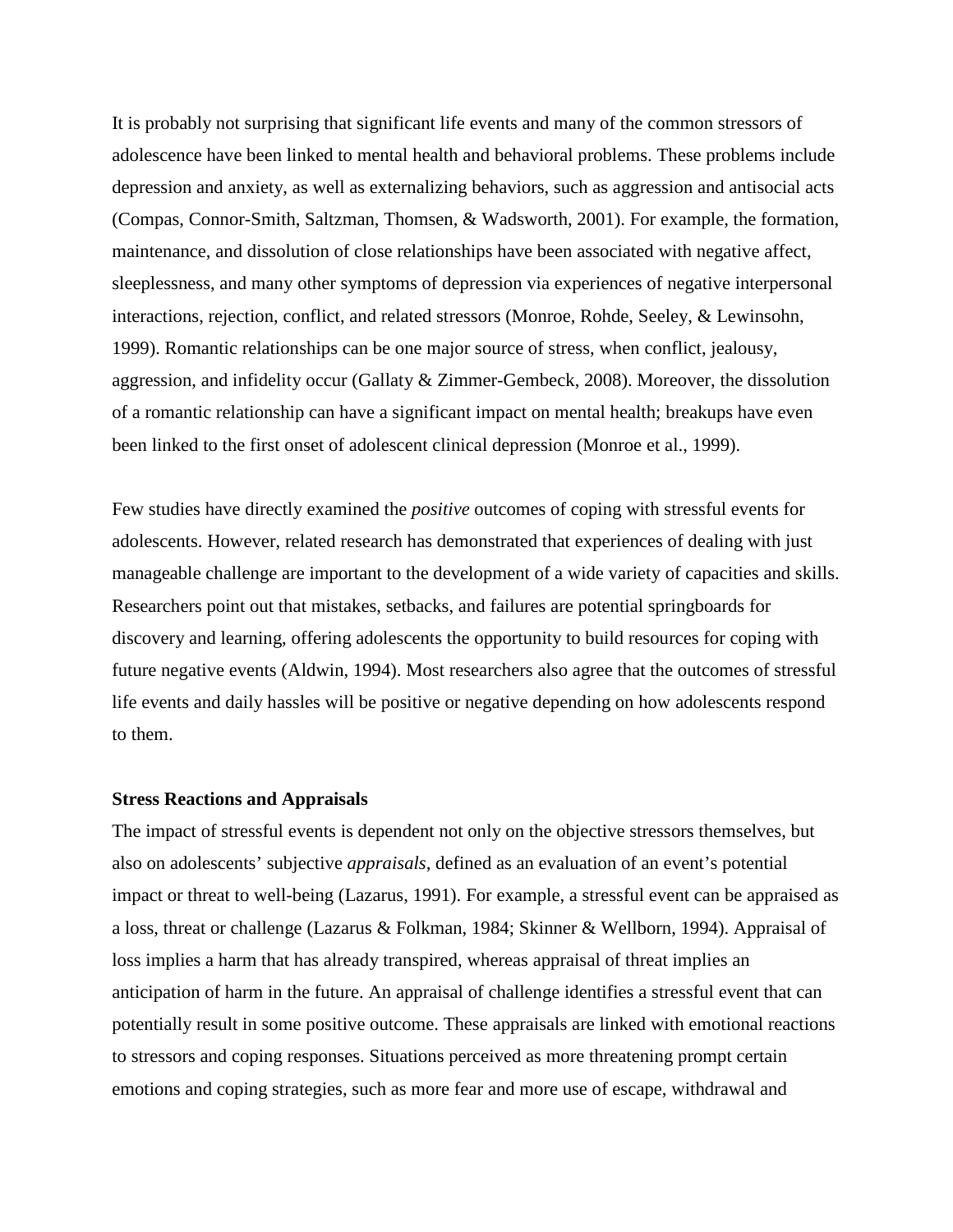support seeking. Situations perceived as more challenging prompt different emotions and coping strategies, such as more interest and problem solving (Irion & Blanchard-Fields, 1987; Skinner, Edge, Altman, & Sherwood, 2003; Zimmer-Gembeck, Lees, Skinner, & Bradley, under review).

Another important appraisal is the *controllability* of a stressor (Rudolf, Dennig, & Weisz, 1995; Skinner, 1995). Some stressors, such as academic difficulties, are perceived as more open to influence through effort. As a result, adolescents respond to them more instrumentally, using active strategies, persistence, exertion, and problem-solving. When stressors are appraised as lower in controllability or as inescapable, such as for parental conflict or medical events, they are more likely to prompt withdrawal, the use of cognitive distraction, seeking social support, or responses aimed at reducing emotional distress. As would be expected, adolescents' stress appraisals are important correlates of their mental health (Compas et al. 2001). For example, the appraisal of a stressful event as more threatening has been associated with self-reported symptoms of anxiety, depression, and conduct-related problems following parental divorce (Sandler, Kim-Bae, & MacKinnon, 2000).

In our own work, we have focused on how stressful experiences cause distress because they threaten or challenge perceived competence and control, sense of belonging, and autonomy (Skinner & Wellborn, 1994). These are particularly important considerations during adolescence, because these threats parallel three of the major developments during this time of life: the development of self and identity; involvement in groups and the development of close relationships outside the family; and emotional and behavioral autonomy development (Zimmer-Gembeck & Collins, 2003). This implies that adolescence may be a particularly stressful time of life as well as an important time to practice personal coping skills. Although such events are stressful throughout life, a developmental shift occurs between late childhood and early adolescence in stress reactions and coping, based on major biological, cognitive, and social developments. Many younger adolescents are in the midst of the neurochemical changes of puberty and both younger and older adolescents experience structural brain changes; these have been associated with greater stress reactivity and challenges in displaying and interpreting emotional responses when compared to adults (Spear, 2000).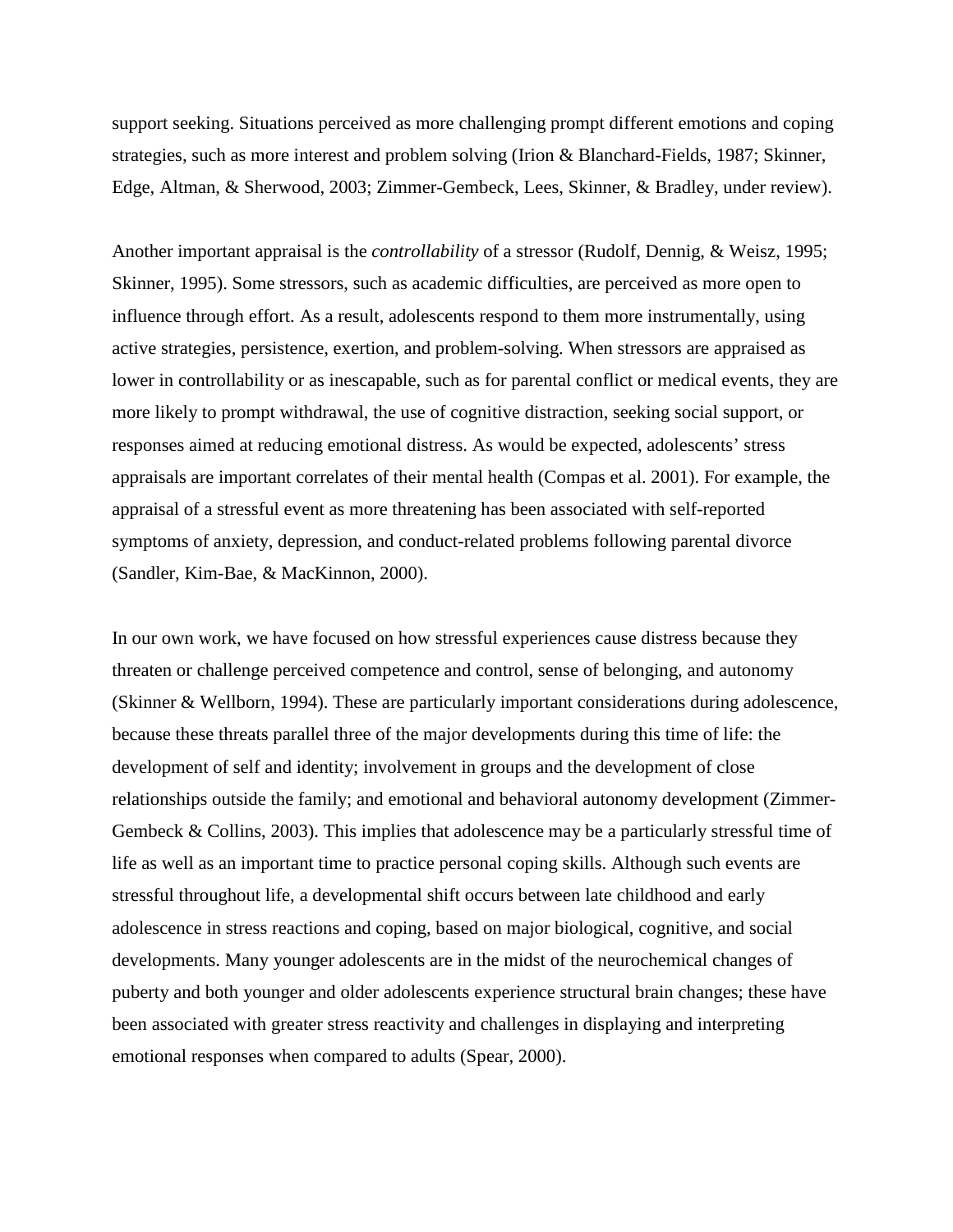### **Coping Responses**

Coping describes the transactional processes through which people deal with actual problems in their everyday lives (Aldwin, 1994; Skinner & Zimmer-Gembeck, 2007, in press). Coping encompasses a range of emotional regulation strategies, thought processes, and behaviors. This means that coping is founded in an individual's physiological responses to stress, their appraisals of events, their attention, and their goals or the outcomes they desire. Coping also depends on social contexts and interpersonal relationships. Recent conceptualizations of coping have highlighted the importance of two processes: *stress reactions*, which are largely involuntary and might include behavioral and emotional impulses, and *action regulation*, which are purposeful and serve to modulate or boost reactivity to stressful events (Skinner & Zimmer-Gembeck, 2007, in press). Most interventions target intentional ways of coping, but the ability to cope well depends on coordinating all of these systems under conditions of threat, challenge, or loss (Lazarus & Folkman, 1984; Skinner & Zimmer-Gembeck, 2007).

## *Categories of coping responses*

In order to describe how people cope in response to different stressors and to identify adaptive means of relieving stress and building resilience, researchers and practitioners need some way of organizing the multitude of coping responses. Yet, there is little consensus about how to do this. In one organizational scheme, coping behaviors have been grouped into those that 1) are more engaged and approach oriented, 2) serve to avoid or minimize stress, 3) depend on seeking others for support, and 4) involve withdrawal or helplessness (Ayers, Sandler, West, & Roosa, 1996; Seiffge-Krenke, 1995; Zimmer-Gembeck & Locke, 2007). The first category, approach-oriented coping, has included direct problem-solving and actions taken to increase understanding of the problem. The second category includes coping strategies that have a common function of avoiding or minimizing the stress, such as trying not to think about the event or distracting oneself. The third category of coping involves other people as resources, either for emotional support or for direct assistance. Finally, the fourth set of strategies includes escaping or becoming helpless and doing nothing.

In our recent work, we have found it helpful to identify more fine-grained "families" of coping. "Families" are multiple ways of coping grouped together because they serve the same core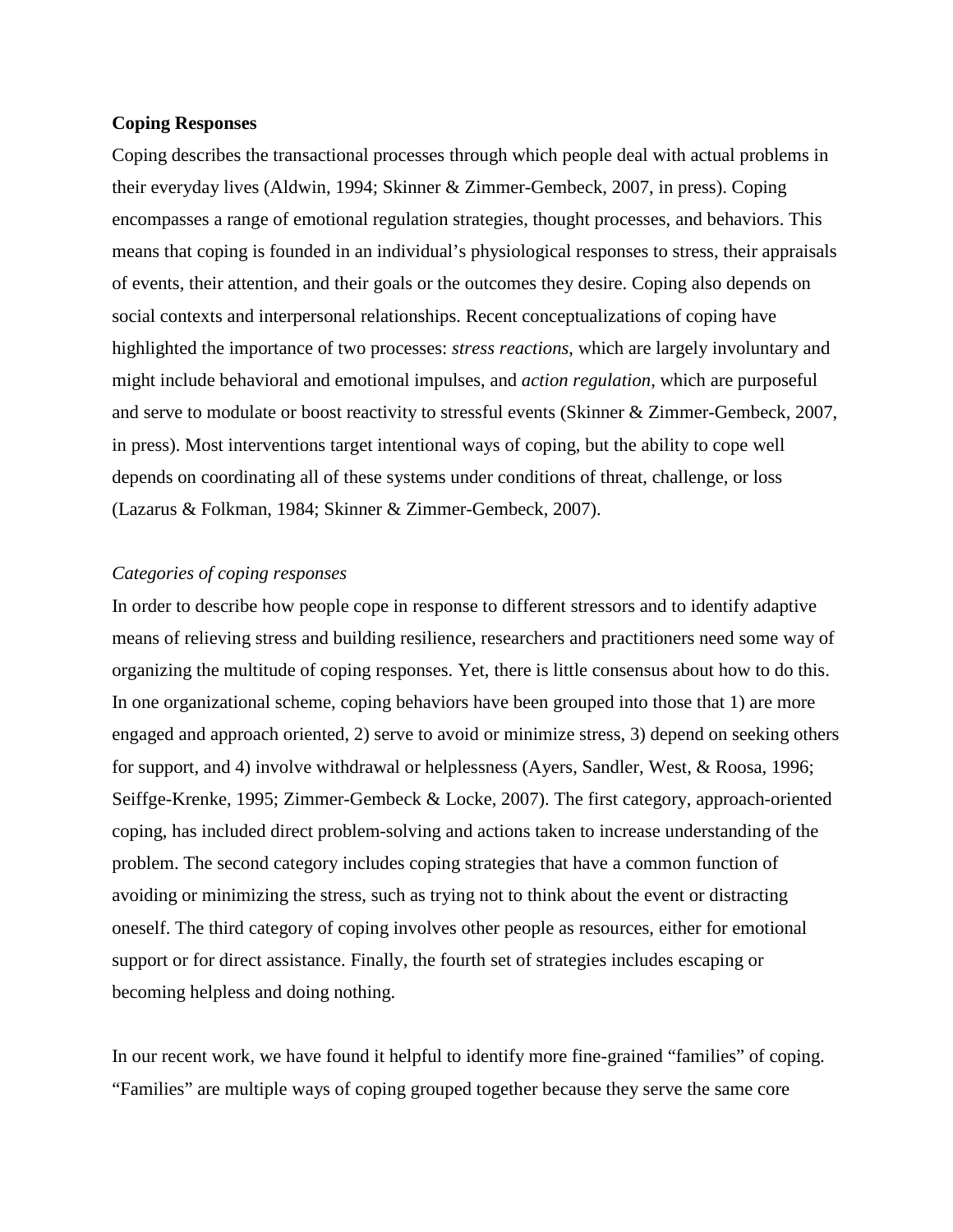functions (Skinner et al., 2003; Skinner & Zimmer-Gembeck, 2007). For example, ways of coping such as acceptance, distraction, and cognitive restructuring all serve the function of "accommodation" or "going with the flow," that is, fitting in with and adjusting to environmental demands. The idea of "families" helps combine ways of coping which have often been considered separately. At the same time, families identify ways of coping, such as problem solving and support seeking; these are often combined in research studies, but should be considered separately because they serve different sets of functions. We have identified about a dozen families of coping (see Table 1). These reflect the main categories of coping that should be considered in research and interventions for adolescents.

# *Coping strategies and mental health*

Some coping families have been found to contribute to healthier functioning, such as problemsolving, taking action to solve the problem, and information-seeking. These active coping behaviors have been most often associated with higher competence, positive functioning, and good health. Other families of coping strategies, such as helplessness, passivity, escape and opposition, have been found to be associated with poorer functioning -- less competence and poorer adaptation (see Compas et al., 2001 for a review). Nevertheless, it is difficult to argue that some coping strategies are always preferable and that others should always be avoided. Instead, it may be most important to have access to a sufficient range of strategies and to be able to flexibly employ them when needed. Individuals who use more active coping also tend to use more avoidant strategies (Zimmer-Gembeck & Locke, 2007). Overall, adolescents use a wider range of coping strategies than children, and it is this increasing flexibility and organization of their responses that is likely to be most adaptive (Skinner & Zimmer-Gembeck, 2007). Rigid reliance on a few coping strategies (or a restricted range of strategies) should not be typical during adolescence and is likely to indicate maladaptation and problems in managing stress.

### *The development of commonly used coping strategies during adolescence*

It is clear that there are individual differences in how adolescents respond to stress, but there are also typical patterns of change. Coping experts have concluded that attempts and behaviors aimed at changing the stressful situation (i.e., instrumental coping) are very common, but decrease in use during adolescence, whereas coping that is focused on managing emotions and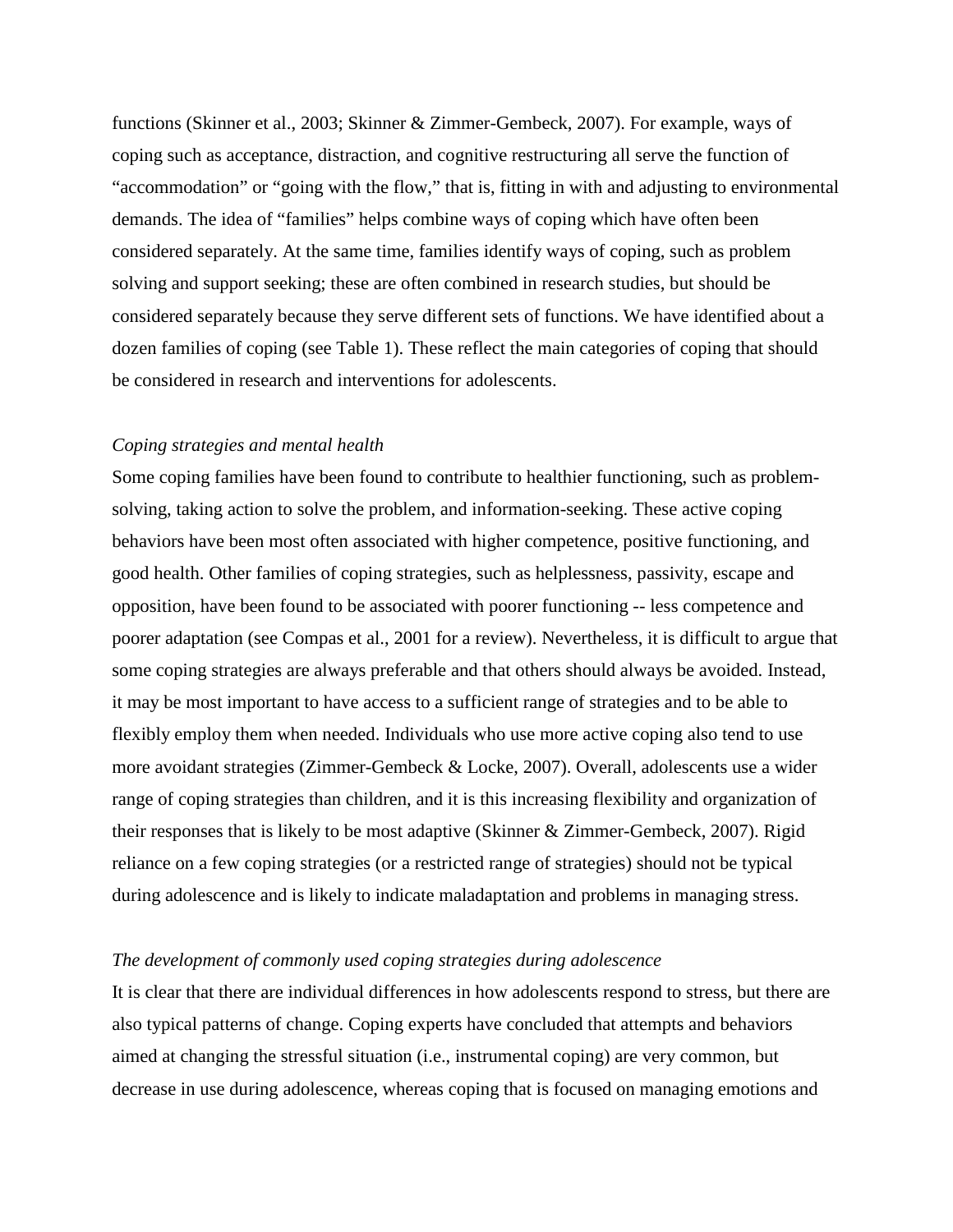reducing tension increases (Frydenberg & Lewis, 2000). In a recent review, we focused on specific families of coping and summarized what is known about three families used most often by adolescents –support seeking, problem-solving, and distraction (Skinner & Zimmer-Gembeck, 2007).

*Support seeking.* Support seeking includes seeking information, emotional support, and instrumental help. Adolescents' patterns of support seeking differ from those of both children and adults. Compared to children, adolescents are more likely to go to peers for emotional support and help with daily hassles. At the same time there are declines in seeking support from adults. However, these changes are dependent on the type of stressor. When in situations that are appraised as uncontrollable or in which adults are known to have authority, adolescents typically seek support from adults *more* often as they get older. Hence, adolescents, especially those between 10 to 16 years old, still benefit from adult guidance and they typically become better able to identify the best source of support for particular problem domains. At the same time, adults often find it challenging to provide adolescents with developmentally-attuned support. Adolescents benefit most from support and guidance when it fits with their needs for autonomy and increasing skills at self-regulation (Zimmer-Gembeck & Locke, 2007).

*Problem-solving*. When assessed as cognitive rather than behavioral activity to guide mastery over a problem, attempts at problem-solving increase with age. These increases are found throughout adolescence, and between adolescence and young adulthood. This is particularly true for self-reliance in decision-making and use of cognitive decision-making strategies to deal with stress. These increases continue even into early adulthood. As would be expected from recent research on brain development (Spear, 2000), the use of particular cognitive strategies such as strategizing, decision-making, planning, and reflection does not seem to be widespread until late adolescence or even early adulthood. In fact, the pubertal transition marks a time of *less* extensive use of problem-solving than in late childhood. This time-limited decline in problemsolving may correspond to a particular time of heightened stress reactivity that limits a young person's capacity to direct attention to problem-solving coping strategies. At the same time, increases in distraction, rumination, aggression, and avoidance are apparent.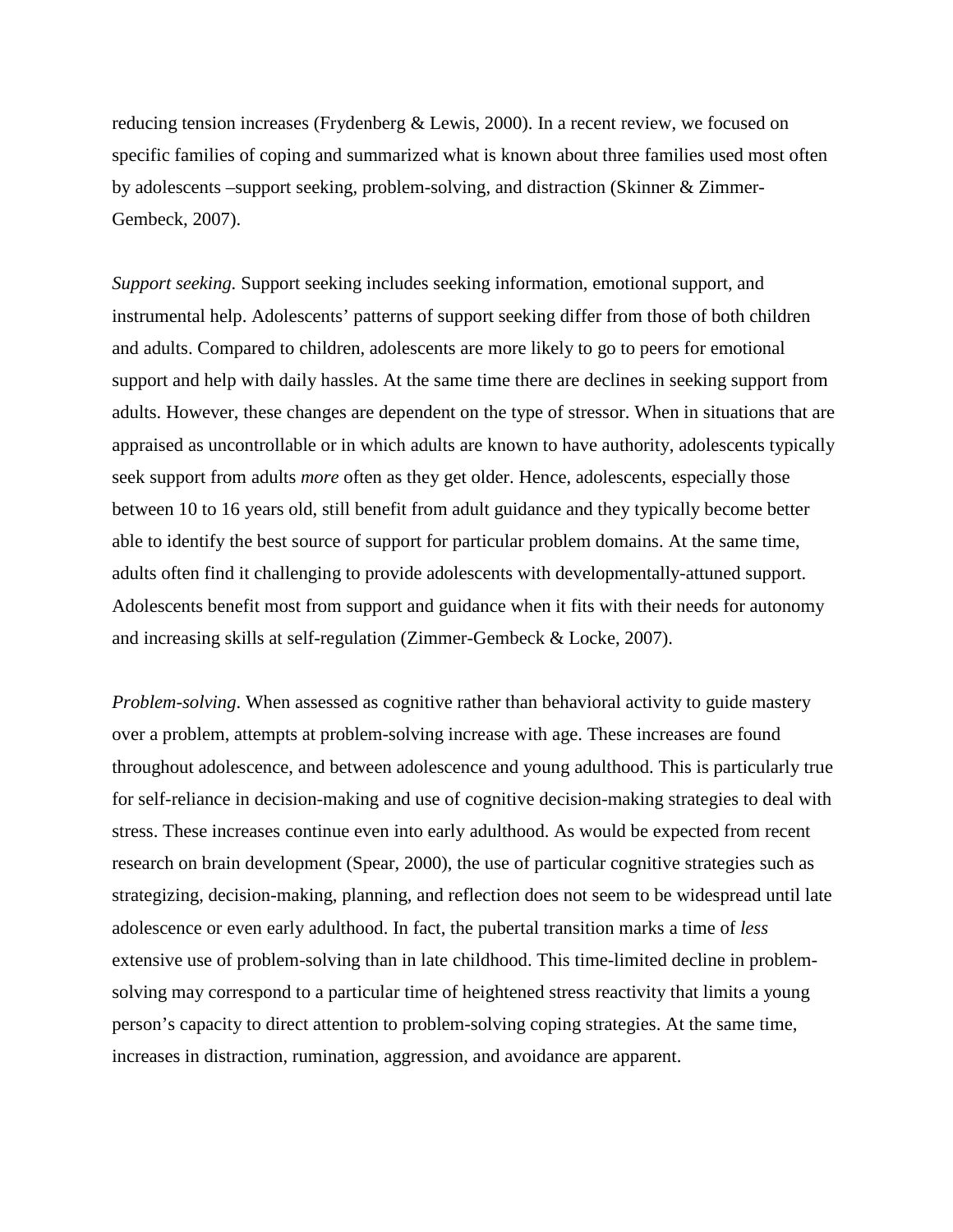*Distraction*. Most people, regardless of their age, rely on distraction to cope with stress as much or more than support seeking and problem-solving. Young children rely on coping strategies like playing with toys, reading or other behavioral distractions. Adolescents continue to rely on behavioral distraction, but the use of cognitive distraction (such as thinking about something positive) is increasingly used. Following a pattern similar to advances in cognitive ability, there are increases in the use of cognitive distraction strategies beginning at about age 6 and continuing to about age 14. Distraction is often used to supplement other coping strategies, and the ability to shift between strategies, for example using both problem-solving and distraction to full advantage, becomes more advanced throughout adolescence and into early adulthood (Skinner & Zimmer-Gembeck, 2007)*.* 

# **Gender**

### *Stressors and emotional responses to stress*

Starting at puberty, girls report more stressors in their lives than boys do. These stressors include concerns about physical appearance and body dissatisfaction, interpersonal relationships, school problems, and higher rates of sexual abuse and harassment (Nolen-Hoeksema & Girgus, 1994). One concern that is greater for boys than girls is related to achievement or failure in sports. Moreover, girls show greater general distress, sadness and fear in response to stress as early as the first years of school and this continues well into adulthood. However, boys report just as much *anger* as girls, especially in response to interpersonal stressors that involve conflict, rejection, or coercion (Zimmer-Gembeck et al., under review).

# *Rumination and distraction*

The possibility that stressful events will result in mental health problems seems to be compounded when adolescents' ruminate about stressors. Rumination involves focusing on the negative and anxiety-provoking aspects of stressful events, which draws attention to and magnifies negative emotions. This is more common among adolescents as compared to preadolescents, and for some adolescents rumination escalates across the teen years (José & Brown, 2008). Although there are groups of girls *and* boys who ruminate more than other adolescents, girls are slightly more likely to ruminate than boys. In contrast, boys are somewhat more likely to use distraction to cope. When asked, even adolescents can describe these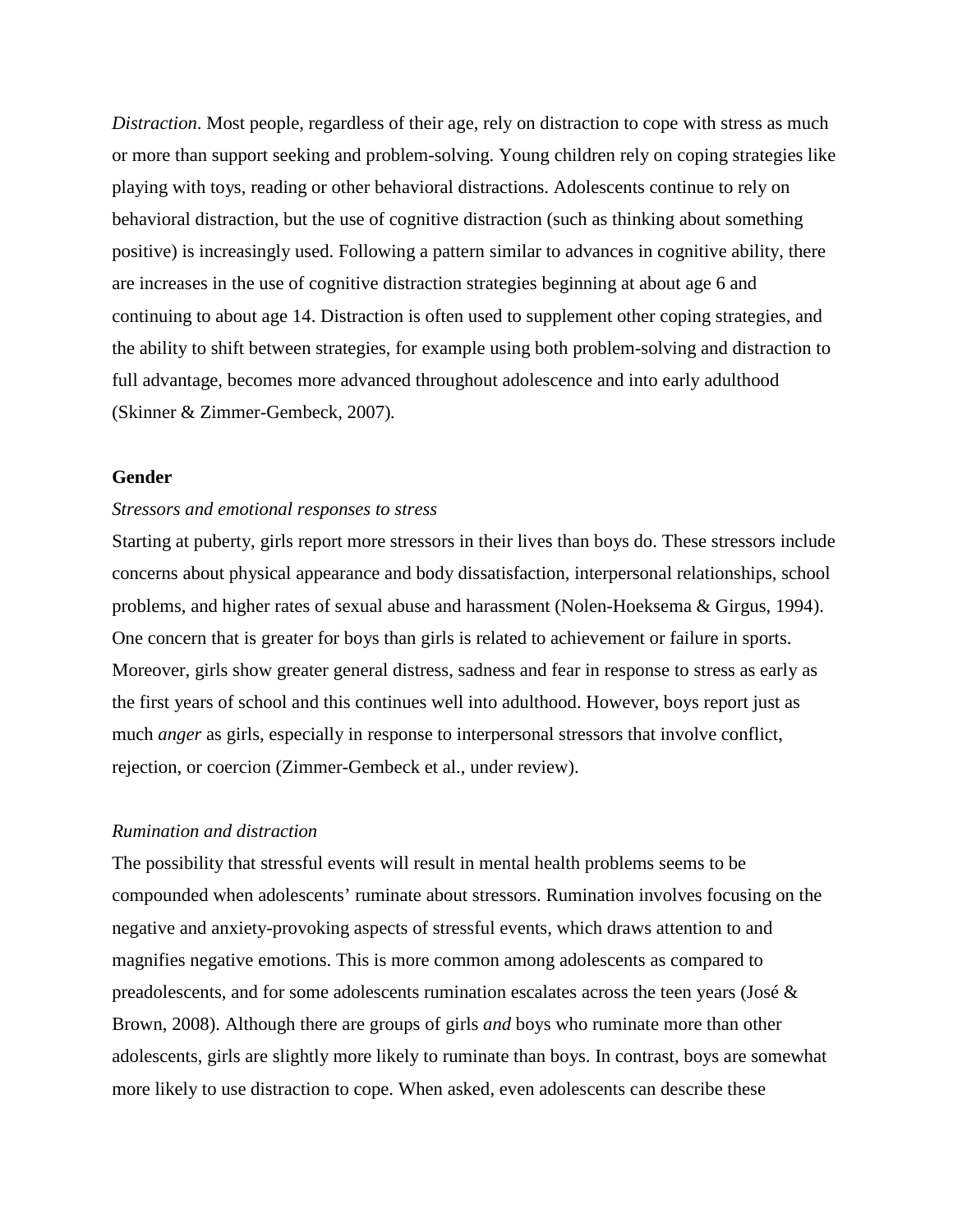differences in the use of rumination and distraction between girls and boys (Broderick  $\&$ Korteland, 2002).

Consistent with the idea that these differences are linked to gender role socialization, both girls and those who ascribe to a feminine gender role engage in more rumination. Unfortunately, rumination has negative implications for the onset and stability of mental health and behavioral problems; it is most strongly linked to depressive symptoms for both girls and boys (Nolen-Hoeksema & Girgus, 1994). Not only does the direct focus on negative feelings exacerbate them, but rumination also increases recall of negative experiences, interferes with direct action to solve problems, and impedes the use of cognitive distraction to relieve distress.

### *Social support and self-reliance*

Another consistent gender difference during childhood and adolescence is girls' greater use of social support to cope with stress. Because girls also use problem-solving and distraction when facing stress, this means that they sometimes use a wider range of coping strategies than boys use. This also implies that boys prefer direct problem-solving, distraction, avoidance or disengaging to seeking social support. Social support can be a positive and adaptive response to stress and should be encouraged among both girls and boys. Yet, it can be maladaptive when used to focus on emotional distress, such as when adolescents co-ruminate with friends about their problems (Rose & Rudolph, 2006).

### **Contextual Moderators: Poverty and Race/Ethnicity**

Many levels of contextual factors can enhance or degrade individuals' coping responses, as well as add to or reduce their experiences of stress. For example, poverty and associated threats may elevate stress in adolescents' lives while undermining their capacities to cope with stress (Tolan, Sherrod, Gorman-Smith, & Henry, 2003). Adolescents living in poverty are more likely to experience severe, chronic, and uncontrollable stressors, to receive less social support, and to have more difficulties coping with such a high number of simultaneous stressful events. Even more challenging to interventionists is the likelihood that the stressors associated with poverty may be particularly uncontrollable or may occur too rapidly to provide adolescents with the time to cope before another is on the horizon. Hence, the multiple disadvantages of poverty may limit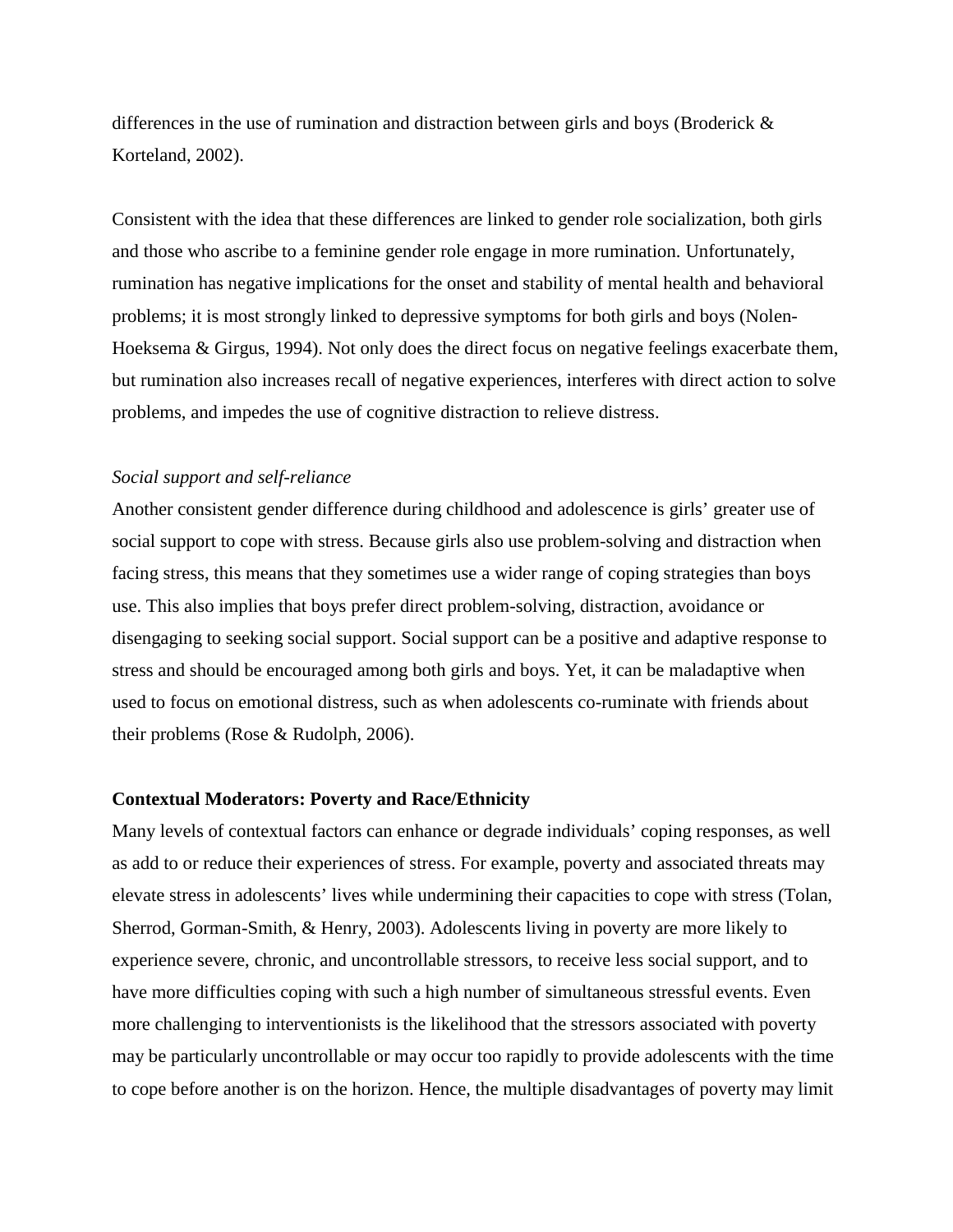opportunities to develop strategies that are needed to successfully overcome stressful events and to build up factors that can assist in resilience (Wyman, Sandler**,** Wolchik, & Nelson, 2000). For example, in some studies, chronic exposure to uncontrollable stress has been shown to undermine the development of positive expectations of the future, perceptions of competence, and social support (see Tolan & Grant, in press, for a review).

Adolescents living in poverty and those with minority status face many common challenges. However, each deserves an extensive discussion on its own (see papers in this volume). At the same time, when taken together, studies of those living in poverty and of racial/ethnic minorities alert us to the real possibility that there are circumstances when coping strategies that are typically viewed as "adaptive" may not be available or be the best responses. For example, although in general, direct instrumental action to change external events has been found to be an adaptive coping strategy, adolescents who use this strategy to deal with high levels of neighborhood or school violence and aggression may increase their chances of future victimization. Overall, it is important to emphasize that contextual factors at many levels shape coping strategies and inform considerations of what can be considered *adaptive* coping.

### **Conclusion**

Adolescence is a time when youth face a variety of new potentially stressful experiences, but also have strong desires to deal with life events independently. The very events they seek, such as romantic relationships, friendships, and academic challenges, bring new sources of stress. Adolescents increasingly turn to peers for support, but peers are also just developing the skills to provide good advice and help. Youth benefit from adult guidance, but it can be a challenge for adults to adapt their support to adolescent needs for autonomy and self-reliance. At the same time that cognitive strategies for coping are improving, puberty brings biological and neurological changes that can boost reactivity to stress and also interfere with rational problemsolving. Understanding how adolescents experience, react to, think about, and cope with stressful events provides a foundation for preventive intervention services, whether they are aimed at helping adolescents avoid stressful situations, change their appraisals of stress, locate social resources, or improve their own capacity to cope adaptively.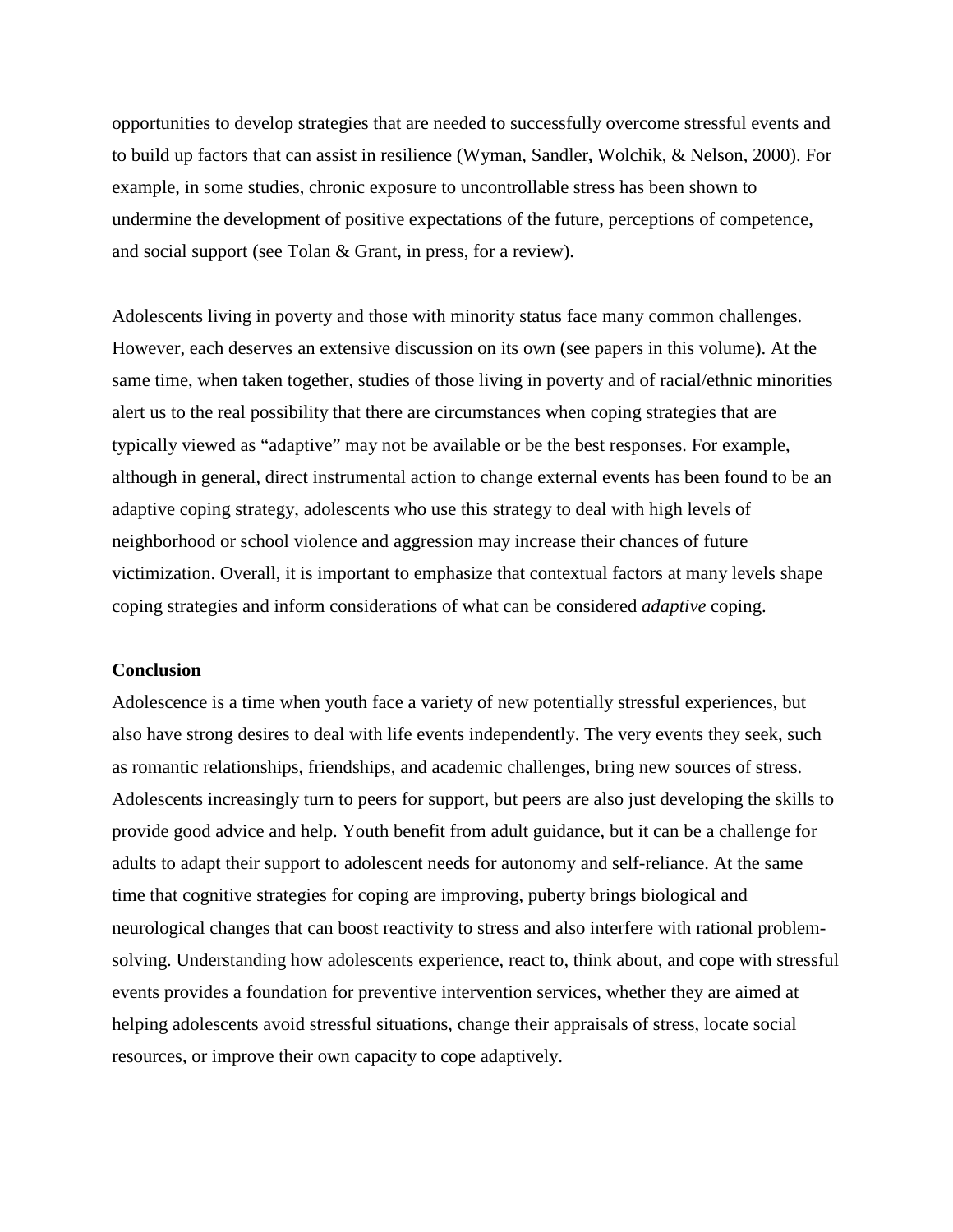### **References**

- Aldwin, C. M. (1994). *Stress, coping, and development: An integrative perspective.* New York: Guilford Press.
- Ayers, T. S., Sandler, I. N., West, S. G., & Roosa, M. W. (1996). A dispositional and situational assessment of children's coping: Testing alternative models of coping. *Journal of Personality, 64*, 923-958.
- Broderick, P. C., & Korteland, C. (2002). Coping style and depression in early adolescence: Relationships to gender, gender role, and implicit beliefs. *Sex Roles, 46*, 201-213.
- Compas, B. E., Connor-Smith, J. K., Saltzman, H., Thomsen, A. H., & Wadsworth, M. E. (2001). Coping with stress during childhood and adolescence: Problems, progress, and potential in theory and research. *Psychological Bulletin, 127*, 87-127.
- Donaldson, D., Prinstein, M. J., Danovsky, M., & Spirito, A. (2000). Patterns of children's coping with life stress: Implications for clinicians. *American Journal of Orthopsychiatry, 70*, 351-359.
- Frydenberg, E., & Lewis, R. (2000). Teaching coping to adolescents: When and to whom? *American Educational Research Journal, 37*, 727-745.
- Gallaty, K., & Zimmer-Gembeck, M. J. (2008). The social and emotional worlds of adolescents who are psychologically maltreated by their partners, *Journal of Youth and Adolescence*, 37, 310-323.
- Irion, J. C., & Blanchard-Fields, F. (1987). A cross-sectional comparison of adaptive coping in adulthood. *Journal of Gerontology, 42*, 502-504
- José, P., & Brown, I. (2008). When does the gender difference in rumination begin? Gender and age differences in the use of rumination by adolescents. *Journal of Youth and Adolescence*, 37, 180-192.
- Lazarus, R. S. (1991). Cognition and motivation in emotion. *American Psychologist, 46*, 352- 367.
- Lazarus, R. S., & Folkman, S. (1984). *Stress, appraisal, and coping*. New York: Springer.
- Monroe, S. M., Rohde, P.*,* Seeley, J. R.*,* & Lewinsohn, P. M. (1999). Life events in adolescence: Relationship loss as a prospective risk factor for first onset of major depressive disorder. *Journal of Abnormal Psychology, 108,* 606-614.
- Nolen-Hoeksema, S., & Girgus, J. S. (1994). The emergence of gender differences in depression during adolescence. *Psychological Bulletin, 115*, 424-443.
- Rose, A. J., & Rudolph, K. D. (2006). A review of sex differences in peer relationship processes: Potential trade-offs for the emotional and behavioral development of girls and boys. *Psychological Bulletin, 132*, 98-131.
- Rudolph, K. D., Dennig, M. D., & Weisz**,** J. R. (1995). Determinants and consequences of children's coping in the medical setting: Conceptualization, review, and critique. *Psychological Bulletin, 118*, 328-357.
- Sandler, I. N., Kim-Bae, L. S., & MacKinnon, D. (2000). Coping and negative appraisal as mediators between control beliefs and psychological symptoms in children of divorce. *Journal of Clinical Child Psychology, 29*, 336-347.
- Seiffge-Krenke, I. (1995). *Stress, coping, and relationships in adolescence***.** Hillsdale, NJ: Erlbaum.
- Skinner, E. A. (1995). *Perceived control, motivation and coping*. Thousand Oaks, CA: Sage.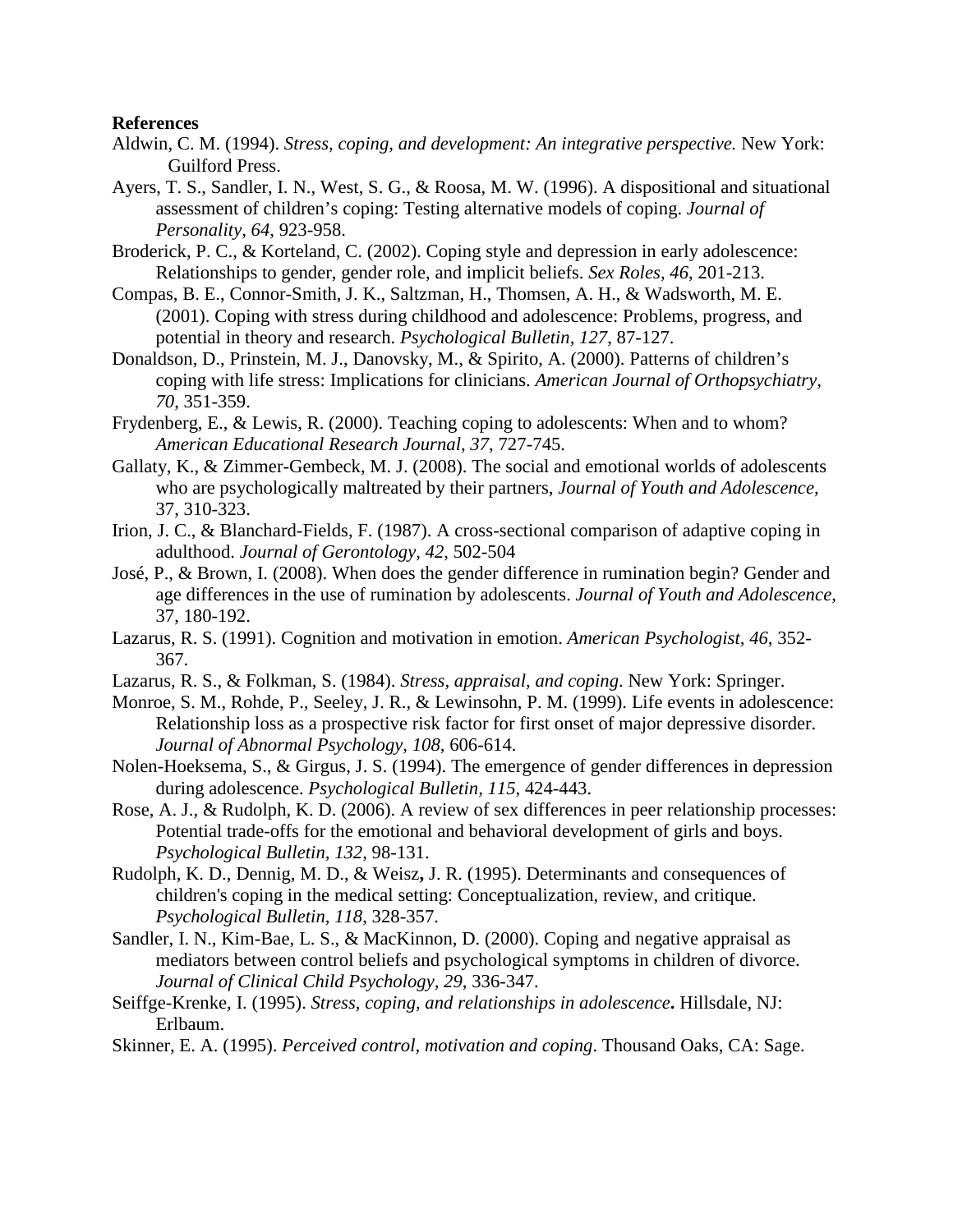- Skinner, E. A., Edge, K., Altman, J., & Sherwood, H. (2003). Searching for the structure of coping: A review and critique of category systems for classifying ways of coping. *Psychological Bulletin*, 129, 216-269.
- Skinner, E. A., & Wellborn, J. G. (1994). Coping during childhood and adolescence: A motivational perspective. In D. Featherman, R. Lerner, & M. Perlmutter (Eds.) *Life-span development and behavior* (Vol. 12, pp. 91-133). Hillsdale, NJ: Erlbaum.
- Skinner, E. A., & Zimmer-Gembeck, M. J. (2007). The development of coping. *Annual Review of Psycholog*y, *58*, 119-144.
- Skinner, E. A., & Zimmer-Gembeck, M. J. (Eds.). (in press). *Perspective on children's coping with stress as regulation of emotion, cognition and behavior. New directions in child and adolescent development series*. San Francisco: Jossey-Bass.
- Spear, L. P. (2000). Neurobehavioral changes in adolescence. *Current Directions in Psychological Science, 9, 111-114*.
- Tolan, P., & Grant, K. (in press). How social and cultural contexts shape the development of coping: Youth in the inner-city as an example. In E. A. Skinner & M. J. Zimmer-Gembeck (Eds.), *Perspective on children's coping with stress as regulation of emotion, cognition and behavior. New directions in child and adolescent development series*. San Francisco: Jossey-Bass.
- Tolan, P.H., Sherrod, L., Gorman-Smith, D., & Henry, D. (2003). Building protection, support, and opportunity for inner youth and their families. In K. Maton, C. Schellenbach, B. Leadbeater, & A Solarz (Eds.), Investing in children, youth, families, and communities: Strengths-based research and policy (pp. 193-211). Washington, DC: APA.
- Williamson, D. E., Birmaher, B., Ryan, N. D., Shiffrin, T. P., Lusky, J. A., Protopapa, J., et al. (2003). The stressful life events schedule for children and adolescents: Development and validation. *Psychiatry Research, 119*, 225-241.
- Wyman, P. A., Sandler**,** I., Wolchik, S., & Nelson, K. (2000). Resilience as cumulative competence promotion and stress protection: Theory and intervention. In D. Cicchetti, J. Rappaport, I. Sandler, & R. P. Weissberg (Eds.), *The promotion of wellness in children and adolescents* (pp. 133-184)
- Zimmer-Gembeck, M. J., & Collins, W. A. (2003). Autonomy development during adolescence. In G. R. Adams & M. Berzonsky (Eds.), *Blackwell Handbook of adolescence* (pp. 175- 204). Oxford: Blackwell Publishers.
- Zimmer-Gembeck, M. J., & Locke, E. M. (2007). The socialization of adolescent coping: Relationships at home and school. *Journal of Adolescence, 30*, 1-16.
- Zimmer-Gembeck, M. J., Lees, D., Skinner, E. A., & Bradley, G. (under review). *Use of an analogue method to examine children's appraisals of threat and emotion in response to stressful events*, manuscript submitted for publication.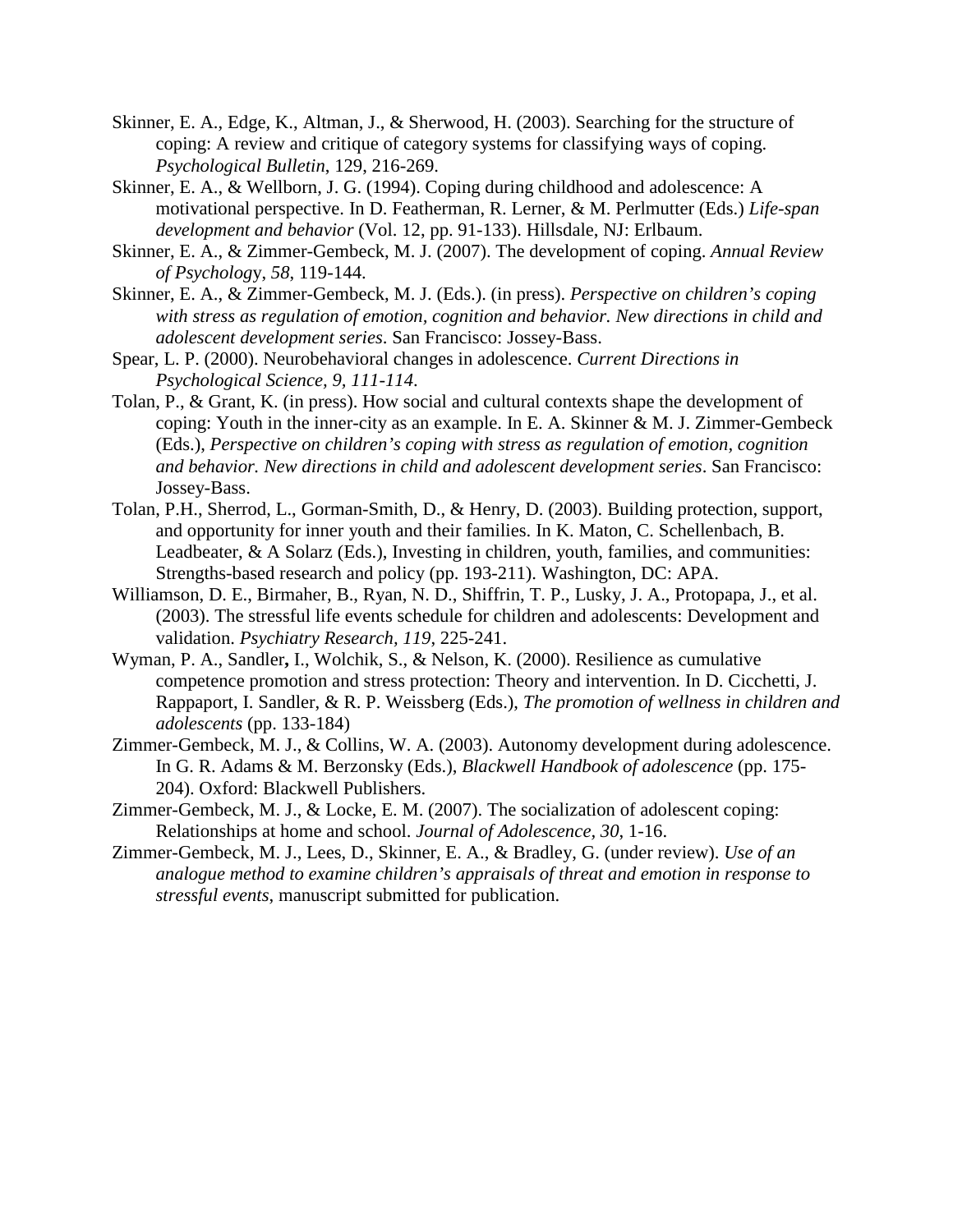# **Author Contact Information**

Melanie J. Zimmer-Gembeck, PhD Associate Professor Griffith University-Gold Coast Campus School of Psychology, GPY Griffith University QLD 4222 Australia Telephone: +61 (0)7 555 29085 Fax:  $+61(0)755528291$ m.zimmer-gembeck@griffith.edu.au

Ellen A. Skinner, PhD Professor Psychology Department P.O. Box 751 Portland State University Portland, OR 97221 USA Telephone: (503) 725-3966 Fax: (503) 725-3924 skinnere@pdx.edu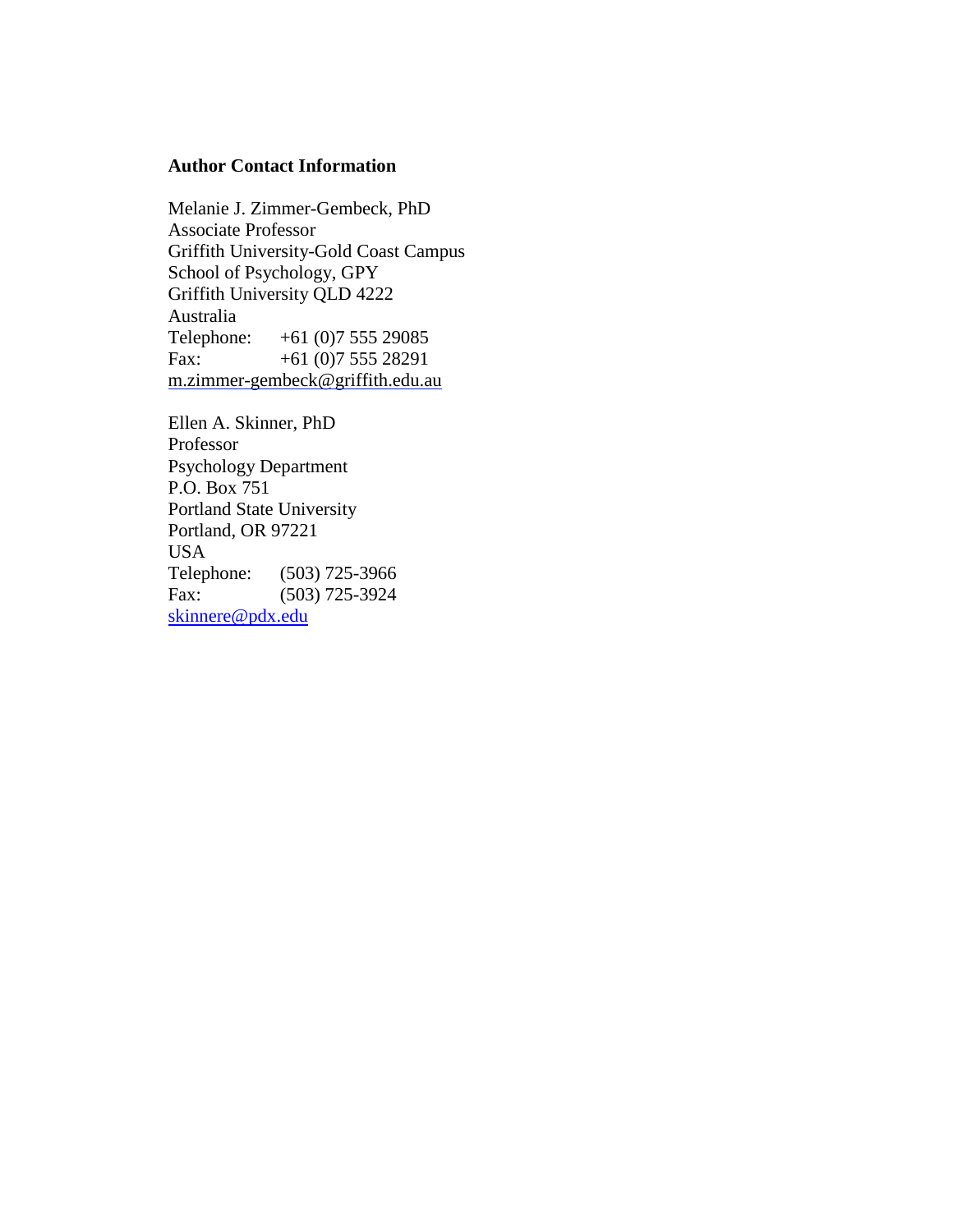### Adolescents' Coping with Stress: Development and Diversity

Melanie J. Zimmer-Gembeck

# Griffith University, Gold Coast, Australia

and

Ellen A. Skinner

### Portland State University, Portland, Oregon, USA

Melanie J. Zimmer-Gembeck, Ph.D. is Associate Professor in the School of Psychology at Griffith University, Australia and the Deputy Director of the Behavioural Basis of Health Research Centre, Institute of Health & Medical Research. She received training in Developmental Psychology at Portland State University and received her Ph.D. in 1998. She completed a NIMH postdoctoral fellowship at the University of Minnesota, Life Course Center and Institute of Child Development before moving to Australia. She is Deputy Director of the Psychological Health Research Centre and directs The Family Interaction Program, which is a centre for developing and evaluating innovative interventions for children and their families. Her other research interests include child and adolescent social relationships; depression and aggression; stress experience, stress responses and the development of coping, emotion and regulation; self-determination theory; and education and vocational development. She has published more than 60 articles, books, edited volumes and book chapters, and is the Assistant Editor of the Journal of Adolescence and the Australian Journal of Psychology.

Ellen A. Skinner, Ph.D., is Professor in the Department of Psychology at Portland State University. She was trained as a life-span developmental psychologist at the Pennsylvania State University, from which she received her Ph.D. in 1981. She spent the next seven years at the Max Planck Institute for Human Development and Education in Berlin, Germany. In 1988, she moved to the University of Rochester to work with the Motivation Research Group, and in 1992 she moved to Portland State. She is interested in the developmental dynamics of motivation and coping. Her research focuses on developmental changes in how close relationships with parents and teachers, combined with children's own self-system processes (e.g., perceived control, autonomy, relatedness), shape children's ongoing engagement and coping with challenges and failures.